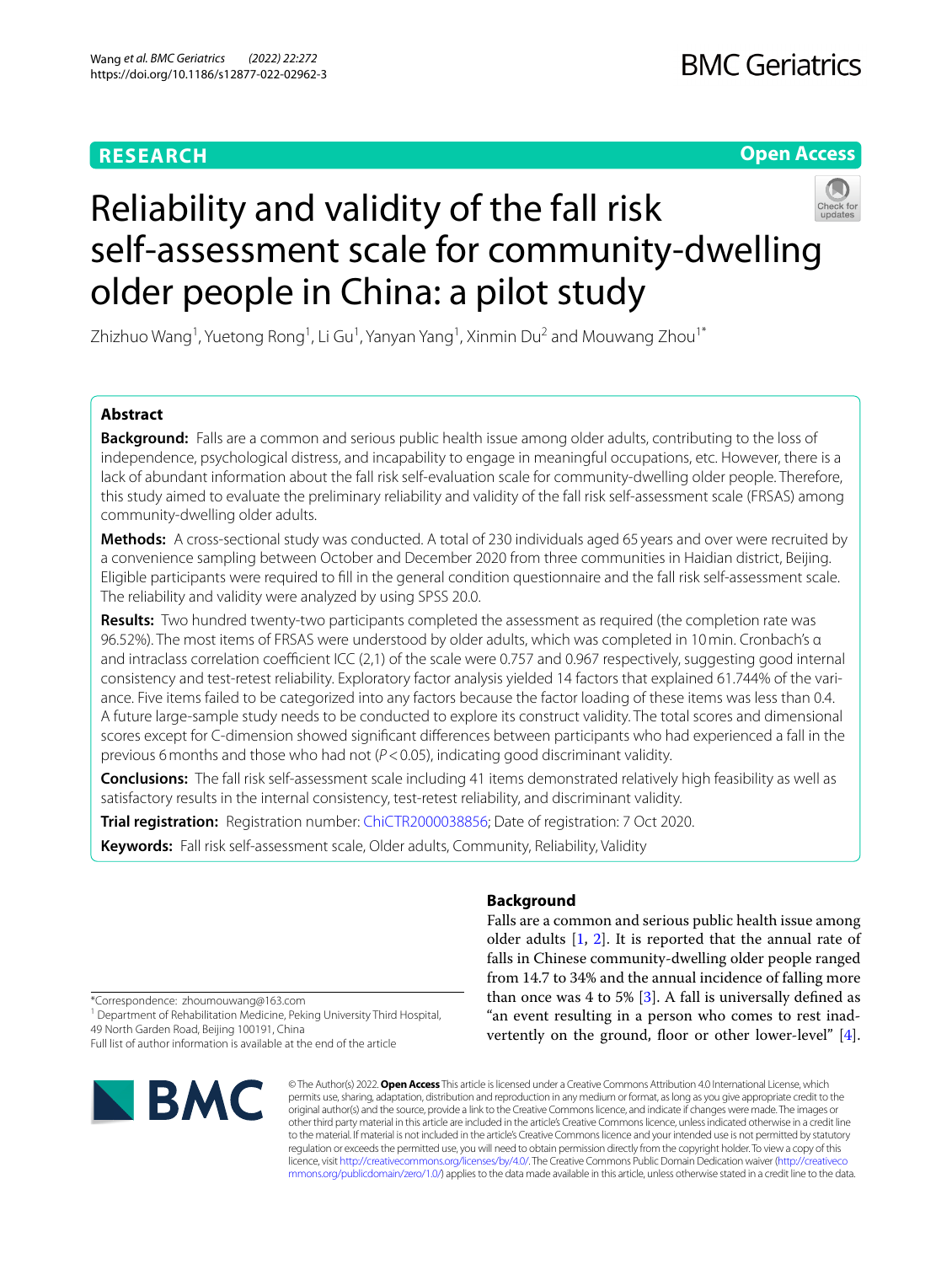Although falling is not regarded as a determinant of an underlying poor health condition, ramifcations of falls may predispose individuals to adverse outcomes ranging from minor injuries (e.g., bruises, abrasions, lacerations, strains and sprains) to serious consequences, including fractures, loss of independence or even death [\[5](#page-8-4)[–7](#page-8-5)]. Besides physical injuries, psychological problems resulting from falls should not be underestimated, such as fear of falling [[8\]](#page-8-6). Evidence showed that the cost of fallrelated injury among older adults ranged from US\$16 to US\$3812 per person per fall in China  $[9]$  $[9]$  $[9]$ . The possibility of falls will signifcantly increase with the number of fall risks identifed, supported by a prospective study with the percentage which fell within 1 year nearly folded with each additional risk factor in community-dwelling older persons [[10\]](#page-8-8). Therefore, assessing fall risks prospectively can curb the fall incidences efectively and decrease the costs of either hospital agency or family.

Although a few fall risk assessment tools are readily available, most have been tested or used in primary care settings [\[11\]](#page-9-0). Gate et al. emphasized that tools developed in one setting (e.g., inpatient) may be less efficacious when used in another setting (e.g., outpatient) [\[12](#page-9-1)]. Based on that, other fall risk assessment tools have been developed for predicting fall-related risks in communitydwelling older adults. Through searching the database including PubMed, Medline, Embase and China National Knowledge Infrastructure (CNKI), several fall risk assessment tools used in community settings have been identifed [[13](#page-9-2)[–25](#page-9-3)]. As shown in Table [1,](#page-2-0) these assessment tools can be roughly divided into three categories including the performance-based tests, the fall-related psychological evaluations and the multifactorial fall risk assessment tools. Regarding the performance-based tests, they are nearly performed by the healthcare providers, which requires relative longer administrative time and a certain number of qualifed stafs. Although the fall-related psychological evaluations can be completed by the older adults themselves, these evaluations just attend to the psychological aspects of fall-related risks, excluding the physical agents. In addition, the fact that the multifactorial fall risk assessment tools are time-consuming, albeit rather comprehensive, suggests that they are rarely incorporated into the daily routine of community-dwelling older adults to predict the risk of falls. Lastly and importantly, there are some advantages and disadvantages for the frst two self-rated multifactorial fall risk assessment tools. Specifcally, the self-rated Fall Risk Questionnaire (self-rated FRQ) is characterized as a simple and fastscreening tool, which is the fall risk screening component of the STEADI (Stopping Elderly Accidents, Deaths, and Injuries) toolkit [[11\]](#page-9-0). However, Song et al. found that the Cronbach's α of the self-rated FRQ was a bit low (0.670) when testing in the Chinese community-dwelling older adults, implying that the items in the questionnaire are not highly correlated and more relevant items are required to be added to increase its internal consistency [[19\]](#page-9-4). The Chinese Home-FAST self-reported screening tool mainly focuses on assessing home environmental hazards which are classifed as extrinsic factors, not paying much attention to intrinsic risks (dependent on the individualized agent) [[20\]](#page-9-5).

Currently, there is a lack of abundant information regarding the comprehensive fall risk self-evaluation scale for older people living in the community. Thus, it is indispensable to develop a fall risk self-assessment scale tailored to Chinese community-dwelling older adults, which is a major issue of immediate and far-reaching signifcance in a sense. Early chunks of research had been conducted to develop the fall risk self-assessment scale in community-dwelling older people (FRSAS) using the three-round modifed Delphi method  $[26]$  $[26]$ . Therefore, this study aimed to evaluate the reliability and validity of the FRSAS among community-dwelling older adults.

# **Methods**

## **Participants**

This was a cross-sectional study using a convenience sampling to recruit older people between October and December 2020. A total of 230 community-dwelling older people aged 65years and over were recruited through posters in the three local community healthcare centers of Haidian district, Beijing. Inclusion criteria of participants were: aged 65years or older; had resided in the current community for at least 1year; no communication barriers including written or verbal communication (based on the self-report information of participants and observation of researchers); able to ambulate independently (including with the help of assistive devices, such as cane and walking aid, etc.). Older adults were excluded who were completely immobilized (e.g., paralysis or amputation), had moderate to severe cognitive impairment or had mental disorders (judged by the self-report information of participants and observation of researchers, which indicated that participants would be required to do further assessments including MMSE if necessary). According to Kendall's guidelines [\[27](#page-9-7)], the ratio of variables in the scale and samples should be no less than 5:1. The attrition rate considered, a minimum of 220 participants was determined. The study was approved by the Peking University Third Hospital Medical Science Research Ethics Committee (Ref: M2020392). Informed consent was obtained from all participants in the beginning of the study and the collected data were kept blindly.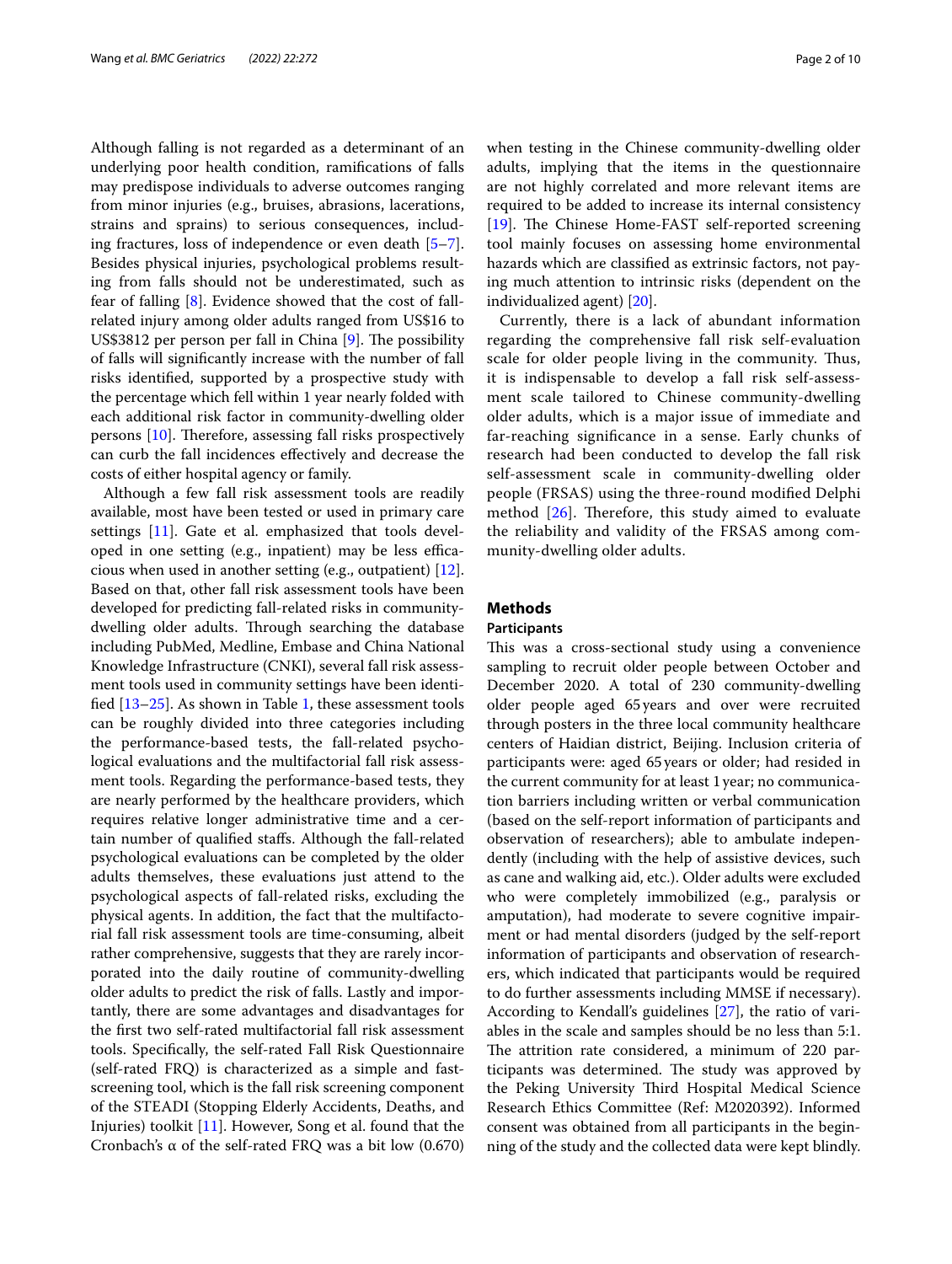# <span id="page-2-0"></span>**Table 1** The summary of fall risk assessments used for community-dwelling older adults

| Scale                                                                                   | Author/Year                  | Items | <b>Scores</b> | Reliability                                                                  | Validity                                                                                                                                                         | Self-assessment          |  |  |
|-----------------------------------------------------------------------------------------|------------------------------|-------|---------------|------------------------------------------------------------------------------|------------------------------------------------------------------------------------------------------------------------------------------------------------------|--------------------------|--|--|
| The Performance-based Tests                                                             |                              |       |               |                                                                              |                                                                                                                                                                  |                          |  |  |
| Berg Balance Scale (BBS)                                                                | Muir et al. 2008 [13]        | 14    | $0 - 56$      | <b>NR</b>                                                                    | Sen: 61%<br>Spe: 53%<br>Cut-off point: 54<br>AUC:0.59                                                                                                            | No                       |  |  |
| Time Up and Go test (TUGT)                                                              | Kang et al. 2017 [14]        | 1     | Time recorded | <b>NR</b>                                                                    | Sen: 67.5%<br>Spe: 56.3%<br>Cut-off point: 10.15 s<br>AUC:0.607                                                                                                  | No                       |  |  |
| Functional Gait Assessment<br>(FGA)                                                     | Wrisley & Kumar 2010 [15] 10 |       | $0 - 30$      | <b>NR</b>                                                                    | Sen: 100.0%<br>Spe: 82.8%<br>Cut-off point: 20<br>AUC:0.92                                                                                                       | No                       |  |  |
| Dynamic Gait Index (DGI)                                                                | Wrisley & Kumar 2010 [15] 8  |       | $0 - 24$      | <b>NR</b>                                                                    | Sen: 100.0%<br>Spe: 75.9%<br>Cut-off point: 20<br>AUC:0.91                                                                                                       | No                       |  |  |
| The Fall-related Psychological Evaluations                                              |                              |       |               |                                                                              |                                                                                                                                                                  |                          |  |  |
| Activities-specific Balance<br>Confidence (ABC) scale                                   | Guan et al. 2012 [16]        | 16    | $0 - 100%$    | Cronbach's a: 0.94<br>Inter-rater: $ICC = 0.98$<br>Test-retest: $ICC = 0.96$ | Significant discriminatory<br>validity ( $t = 3.45$ , $P < 0.01$ )                                                                                               | Yes                      |  |  |
| Fall Efficacy Scale-International<br>$(FES-I)$                                          | Guo et al. 2015 [17]         | 16    | $16 - 64$     | Cronbach's a: 0.921<br>Test-retest: $ICC = 0.906$                            | Sen: 71%<br>Spe: 63%<br>Cut-off point: 35<br>AUC:0.741                                                                                                           | Yes                      |  |  |
| Iconographical Falls Efficacy<br>Scale-Short Version (Icon-FES)                         | Chan et al. 2018 [18]        | 10    | $10 - 40$     | Cronbach's a: 0.91<br>Test-retest: $ICC = 0.93$                              | Concurrent validity:<br>correlate with FES-I<br>$(r = 0.75, P < 0.001)$                                                                                          | No (Interview-<br>based) |  |  |
| The Multifactorial Fall Risk Assessment Tools                                           |                              |       |               |                                                                              |                                                                                                                                                                  |                          |  |  |
| The self-rated Fall Risk Question- Song et al. 2020 [19]<br>naire (self-rated FRQ)      |                              | 12    | $0 - 14$      | Cronbach's a: 0.670                                                          | Sen: 81.03%<br>Spe: 51.72%<br>Cut-off point: 4<br>AUC:0.743                                                                                                      | Yes                      |  |  |
| The Chinese Home-FAST self-<br>reported screening tool                                  | Lai et al. 2020 [20]         | 20    | $0 - 20$      | Cronbach's a: 0.94<br>Inter-rater: $ICC = 0.89$<br>Test-retest: $ICC = 0.88$ | Satisfactory discrimi-<br>natory validity (Wilks'<br>lambda = $0.78$ , $F = 42.04$ ,<br>$P < 0.001$ )                                                            | Yes                      |  |  |
| The Fall-risk Assessment Profile                                                        | Chen et al. 2020 [21]        | 8     | $0 - 17$      | <b>NR</b>                                                                    | Sen: 75.16%<br>Spe: 52.75%<br>Cut-off point: 6<br>AUC: 0.70                                                                                                      | No                       |  |  |
| The Short-form Physiological<br>Profile Assessment (S-PPA)                              | Liu & Ng. 2019 [22]          | 5     | <b>NR</b>     | Inter-rater: $ICC = 0.83$<br>Intra-rater: $ICC = 0.74$                       | Sen: 39%<br>Spe: 81%<br>Cut-off point: 0.87<br>AUC: 0.62                                                                                                         | No                       |  |  |
| The Fall Risks for Older People<br>in the Community screening tool<br>(FROP-Com screen) | Ng et al. 2020 [23]          |       | $0 - 9$       | Inter-rater: $ICC = 0.79$<br>Test-retest: ICC = 0.70                         | Concurrent validity:<br>correlate with BBS<br>(rho = $0.38$ , $P < 0.01$ ), TUG<br>(rho = $0.35$ , $P < 0.01$ ), and<br>ABC-C (rho = $-0.65$ ,<br>$P < 0.001$ ). | No                       |  |  |
| The Fall Risk Screening Tool                                                            | Fielding et al. 2013 [24]    | 23    | $0 - 33$      | Cronbach's a: 0.869<br>Inter-rater: $ICC = 0.830$                            | NR                                                                                                                                                               | No                       |  |  |
| LASA Fall Risk Profile                                                                  | Peeters et al. 2010 [25]     | 9     | $0 - 30$      | <b>NR</b>                                                                    | Sen: 56.6%<br>Spe: 71.4%<br>Cut-off point: 8<br>AUC: 0.65                                                                                                        | No                       |  |  |

*Sen* Sensibility, *Spe* Specifcity, *AUC* Area Under Curve, *NR* Not Reported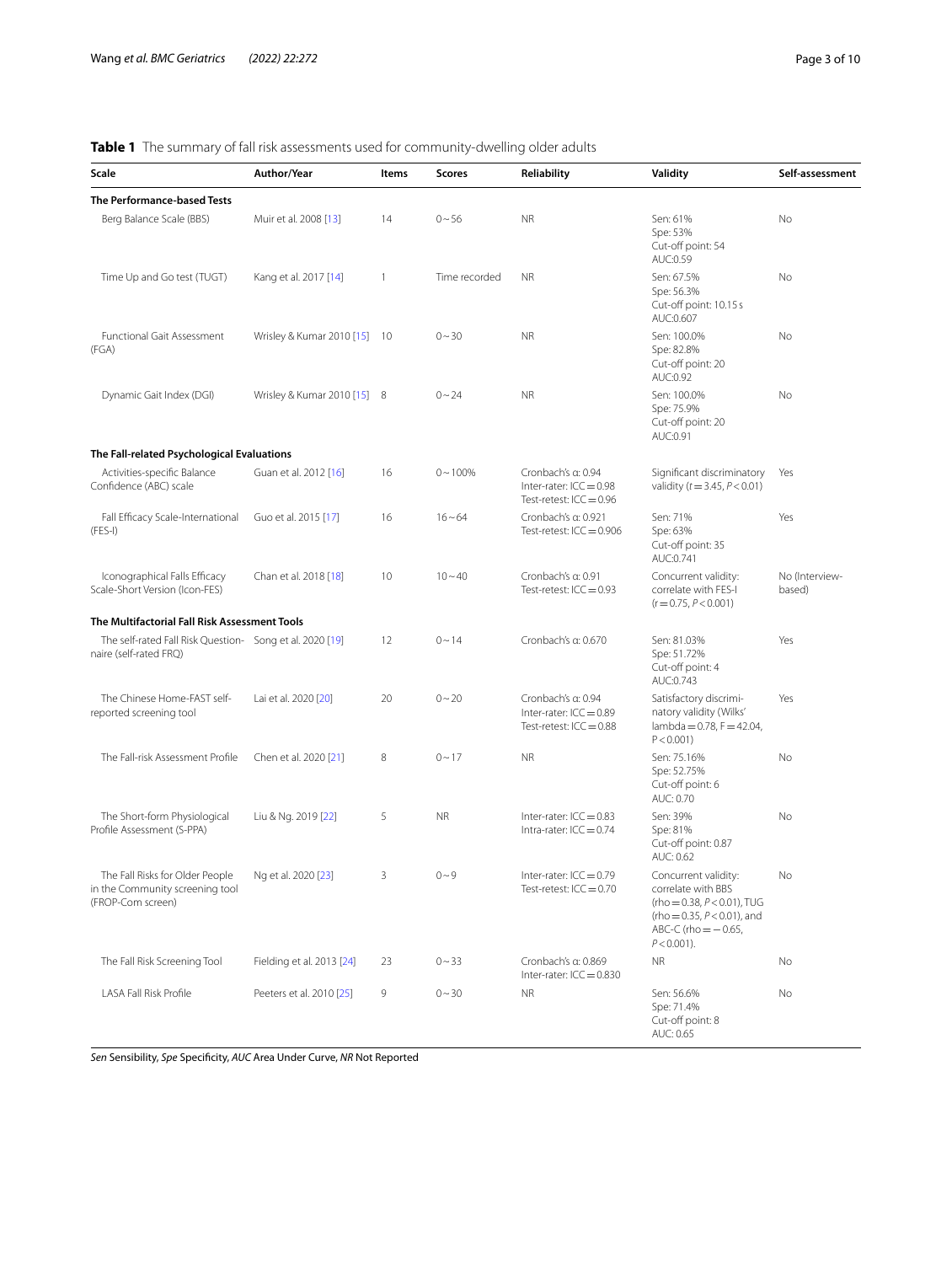## **Procedures**

This study involved two stages: 1) Development of the FRSAS and 2) Testing its reliability and validity.

## *Stage 1: development of the FRSAS*

The development of the FRASA was composed of two steps. Firstly, the item pool of fall-related risk factors was compiled from a literature review or current assessments utilized commonly in practice and complemented by the recommendations of stakeholders derived from the focus group. Secondly, a three-round modifed Delphi study was employed to reach a consensus within an expert panel.

In step one, a literature review was conducted by searching PubMed, Medline, Embase, Wanfang Data and China National Knowledge Infrastructure (CNKI) in the last 5 years. The main search terms were 'older 'or 'aged', 'falls' or 'accidental falls', 'risk assessment' or 'risk screening', 'scale' or 'tool' or 'instrument', in various combinations using a Boolean operator. Only searching results from prospective cross-sectional or cohort studies, clinical trials, reviews and meta-analysis published in English or Chinese were included for further evaluation (For the process of literature review referred to Additional fle [1](#page-8-9)). The current assessments were utilized for reference, such as the Morse Fall Scale [\[28](#page-9-17)], Hendrich II Fall Risk Model [\[29](#page-9-18)] and the Home Falls and Accidents Screening Tool (HOME FAST)  $[30]$  $[30]$ . The items extracted from the literature review and the current assessment tools were discussed by a focus group. The inclusion criteria of invited experts in the focus group were: (1) experts specialized in rehabilitation, nursing, geriatrics or gerontology, including clinicians, nurses and physical therapy (had work experience in community healthcare center); (2) experts who had been engaged in clinical or research work for more than 5 years; (3) experts who had possessed advanced title. Finally, the two-level item pool was settled, where 5 frst-level indicators and 37second-level indicators were included.

In step two, a three-round modifed Delphi process was conducted according to published procedures and guidelines between January and June 2020 [\[31](#page-9-20), [32](#page-9-21)]. Twentynine experts recruited in the process were asked to rate the importance of frst-and-second level indicators, using 5-point Likert scales with ratings from 1 (defnitely not important) to 5 (extremely important) and provide suggestions or comments about their ratings.

## *Stage 2: testing its reliability and validity*

Eligible participants were requested to complete the FRSAS assessment by themselves independently as much as possible. If it were challenging for participants to fll in the scale, such as the blurred vision of themselves, the caregivers or researchers would verbally repeat the items to them and tick what they chose. In other words, the choice made in each item was based on the participants' response. Some demographic and clinical data were recorded initially, including age, gender, height, weight, marital status, educational level, living condition and residential type. Additional questions were asked regarding the fall accidents and fear of falling: "In the past 12 months, do you have any falls including a slip or trip in which you lost your balance and landed on the floor or ground or lower level?" and "generally speaking, do you have the fear of falling?". To examine test-retest reliability, ffty participants who were selected from the total sample by using random number table were invited to complete the FRSAS assessment once more in 1 week apart. The FRSAS could be re-evaluated by an in-person or phone call.

# **Instruments**

The FRSAS, which is developed by our research team, constitutes 41 items in 5 dimensions: demographic characteristic, physical functions, general conditions, contexts and health-related issues and medication. All items are dichotomously rated as "Yes" if the picture described in the scale is present and "No" if the picture is not ft for the older adults. Each item can be scored as 0 or 1 depending on the question, while the scoring of item H12 rests with the number of chronic diseases identifed ranging from 0 to 6. Individuals' scores from each of the 5 dimensions are added to produce a total possible score of 46. A higher score on the FRSAS indicates a higher risk of falling.

## **Statistical analysis**

Data analyses were performed using SPSS version 20.0 (SPSS Inc., Chicago, IL, USA). Descriptive data were reported as frequency and percentage (%). Continuous data with normally distribution were given as mean and standard deviation (SD); otherwise, medians and 1st and 3rd quartiles were calculated. *P*<0.05 was considered as statistical signifcance for the diferences.

Feasibility was assessed by using the completion rate, the time taken to complete the scale and the understandability of the scale (this information was collected by the feedback of participants). Internal consistency of FRSAS was measured using Cronbach's α. According to the literature, Cronbach's α greater than 0.9 was considered as excellent, 0.8–0.9 as good, 0.7–0.8 as acceptable, 0.6–0.7 as questionable, 0.5–0.6 as poor and lower than 0.5 as unacceptable  $[33]$  $[33]$ . The test-retest reliability was examined using the intra-class correlation ICC (2,1), which was classifed into four categories based on ICC value: poor (less than 0.5), moderate (between 0.5 and 0.75), good (between 0.75 and 0.9) and excellent (greater than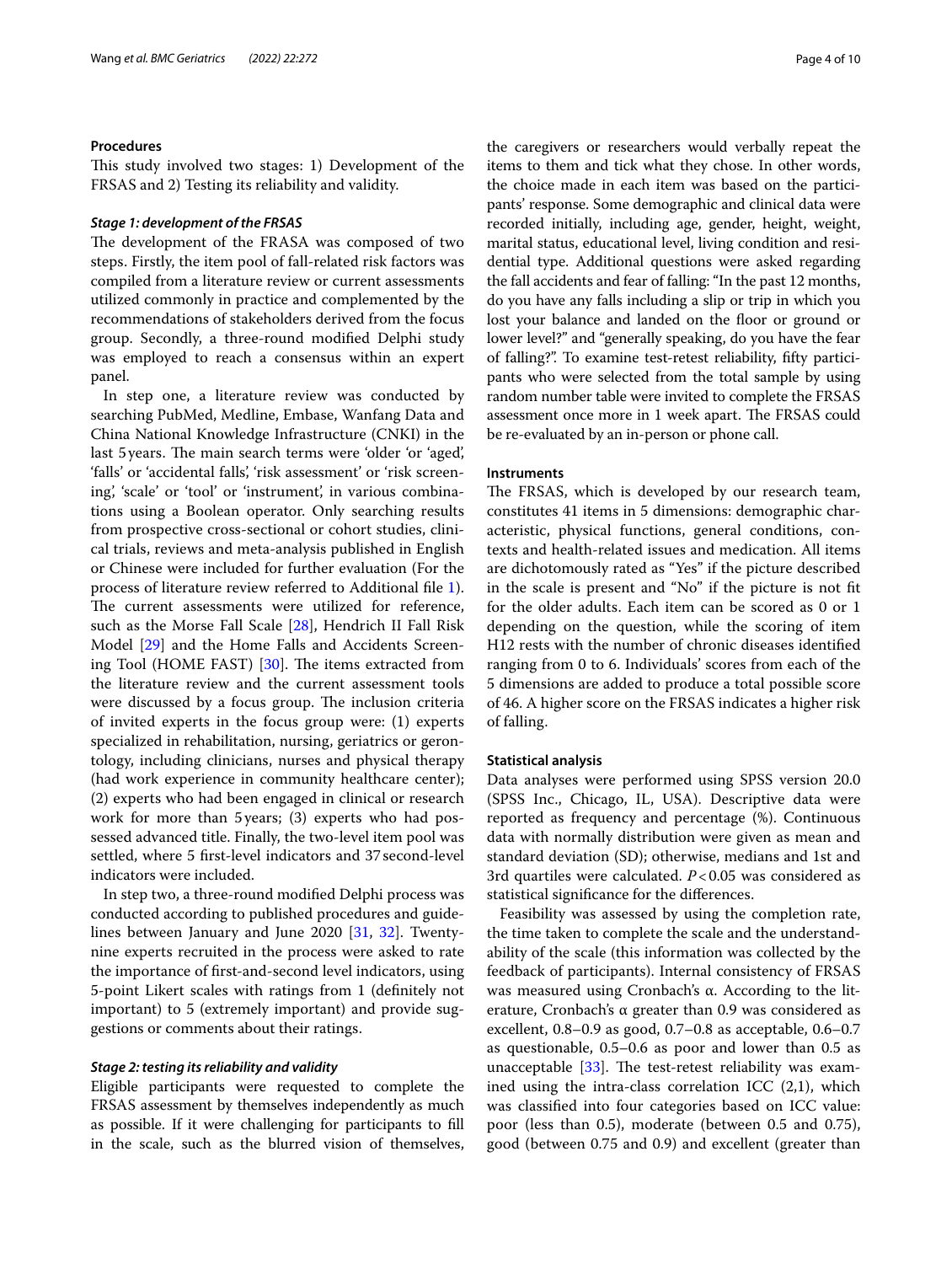0.90) [[34\]](#page-9-23). Absolute reliability was assessed by calculating the standard error of measurement (SEM) for the repeated measurements. The inverse relationship is presented between ICC and SEM, which indicates the higher reliability a test has, the fewer error of measurement [\[35\]](#page-9-24).

The Bland and Altman method was performed to evaluate agreement in scores between two tests by calculating the diference score and mean score between test and retest and plotting them against each other. Acceptable agreement between the two tests was found when 95% of the mean scores fell between the limits of agreement [[36\]](#page-9-25). It is suggested that the participants will score more fall risks in the initial test than the repeated if the mean diference is positive, whereas a negative mean diference indicates the opposite. Meanwhile, no diference is found in the FRSAS score between the two tests when the mean diference is zero.

Exploratory factor analysis (EFA) was applied to determine which subgroup each item could be categorized. Kaiser-Meyer-Olkin's test and Bartlett's test of sphericity were performed to determine the sample adequacy and the inter-variables relationship, respectively. The factor structure was explored using principal component analysis with varimax rotation. We used t-tests or Wilcoxon rank-sum test to analyze the diferences in total scores and sub-dimensional scores of FRSAS between the faller and nonfaller groups.  $P < 0.05$  was considered as statistical signifcance for the diferences.

## **Results**

# **Development of the FRSAS**

Through three-round consultations, 5 first-level and 41second-level indicators were fnalized, as presented in Table [2](#page-5-0).

# **The demographics of participants**

Of the 230 participants recruited in the study, 222 participants completed the assessment as required through two-round quality check. Among the 222 qualifed participants, 82 were male accounting for 36.94% and 140 females representing 63.06% of the total. The mean age of participants was  $73.84 \pm 7.46$  years, ranging from 65 to 90years. Around 30% of older adults reported a history of falls in the past 12months. Meanwhile the number of participants who had a fear of falling doubled to those who had not. The demographic information of participants was enlisted in Table [3](#page-6-0).

## **Feasibility**

The completion rate of the FRSAS was 96.52% and the FRSAS could be completed in 10min. The majority of items on the FRSAS could be easily understood without ambiguity. Based on the feedback of the respondents, some ambiguous items should be modifed or elaborated to reach a consensus. For example, item P11 "stepping over obstacles smoothly" can be parenthetically noted the characteristics of obstacles (e.g., the height and width) and item G1 "good quality of sleep" can be appended with some explanatory descriptions to explicate the good quality of sleep. Overall, the FRSAS had relatively high feasibility.

# **Internal consistency**

The internal consistency of the entire FRSAS was acceptable with Cronbach's  $\alpha = 0.757$ . Cronbach's α if item deleted ranged between 0.746 and 0.768. When removing eight items in which Cronbach's α if item deleted was lower than 0.757, the total Cronbach's α rose to 0.800.

## **Test-retest reliability**

Fifty older adults participated in the retest of FRSAS by either in-person or phone call. The standard error of measurement (SEM) of the FRSAS was 0.186. The distribution of diference scores between test and retest were conformed to a normal distribution (determined by the Shapiro-Wilks test). The overall ICC  $(2,1)$  value for the test-retest reliability was 0.967 (Table [4\)](#page-6-1).

A minor positive mean diference (Mean=0.06) yielded on FRSAS scoring between the initial and repeated assessments and 95% of the diference score fell between the limits of agreement (95% LoA:  $-2.519 \sim 2.639$ ), indicating that the consistency of the scoring was obtained over time as depicted in Fig. [1](#page-7-0).

## **Construct validity**

The KMO's value was 0.728 (value higher than 0.7 was considered as acceptable) and Bartlett's test of sphericity was significant ( $P < 0.001$ ), both of them suggested that factor analysis was appropriate to analyze the data [\[37](#page-9-26)]. According to Kaiser criterion [\[38\]](#page-9-27), 14 factors with eigenvalues greater than 1 were extracted, explaining 61.744% of the total variance. Items were considered to fall in each factor if its factor loading was 0.40 or above [[39\]](#page-9-28). However, fve items consisting of G3, C1, C7, H1 and H5 did not ft for any factor with its factor loading ranging from 0.347 to 0.397.

## **Discriminant validity**

The FRSAS total score was significantly higher for older adults who have fallen than for older adults who have not fallen in their past  $12$  $12$  months (Fig.  $2a$ ). When we compared dimensional total scores (except for D dimension, because it was not distributed normally) between faller and non-faller groups, the average dimensional score was significantly higher in those with a history of fall apart from C-dimension (Fig. [2b](#page-7-1)).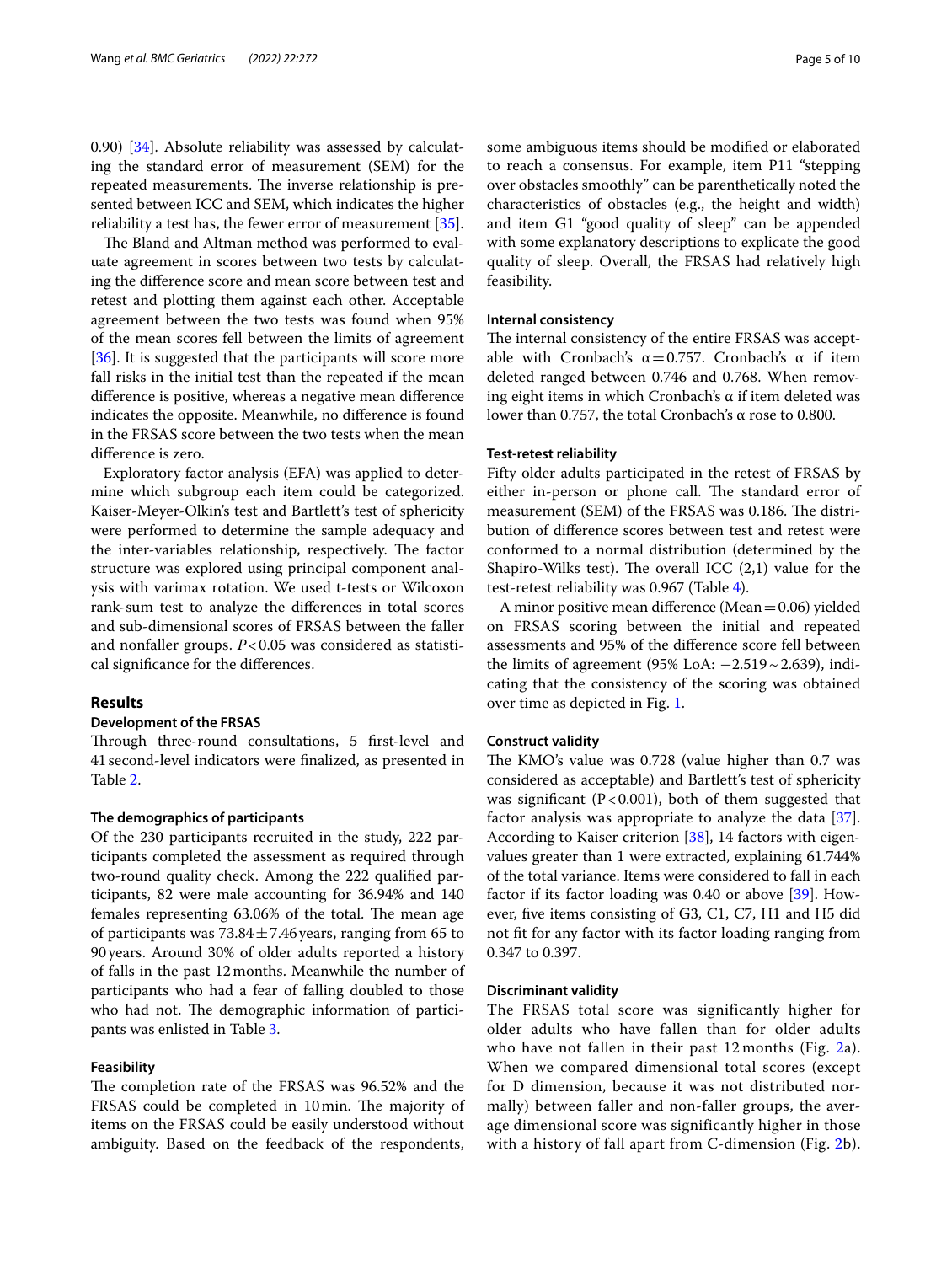# <span id="page-5-0"></span>**Table 2** The frst-level and second-level indicators of the FRSAS

| <b>First-level indicator</b>             | Code            | Second-level indicator                                                                                                                                                                                                               |  |
|------------------------------------------|-----------------|--------------------------------------------------------------------------------------------------------------------------------------------------------------------------------------------------------------------------------------|--|
| Demographic (D)                          | D1              | $Age \geq 80 years$                                                                                                                                                                                                                  |  |
| Physical functions (P)                   | P1              | Getting in and out of bed safely and effortlessly                                                                                                                                                                                    |  |
|                                          | P <sub>2</sub>  | Rising from the chair and sitting down safely and effortlessly                                                                                                                                                                       |  |
|                                          | P3              | Toileting safely and effortlessly                                                                                                                                                                                                    |  |
|                                          | P4              | Bathing safely and effortlessly                                                                                                                                                                                                      |  |
|                                          | P5              | Reaching/Carrying the commonly used items effortlessly without inducing a fall                                                                                                                                                       |  |
|                                          | P6              | Stopping to pick up little items, such as pieces of paper, coin, etc.                                                                                                                                                                |  |
|                                          | P7              | Translating the food from kitchen to table safely and effortlessly                                                                                                                                                                   |  |
|                                          | P8              | Comfortable and non-slip shoes                                                                                                                                                                                                       |  |
|                                          | P9              | Donning and doffing pants, skirts, shoes, and socks effortlessly                                                                                                                                                                     |  |
|                                          | P <sub>10</sub> | Going up and down stairs smoothly (assistive device can be used, such as rails)                                                                                                                                                      |  |
|                                          | P11             | Stepping over obstacles smoothly                                                                                                                                                                                                     |  |
|                                          | P12             | Walking with mobility aid, such as cane.                                                                                                                                                                                             |  |
| General conditions (G)                   | G1              | Good quality of sleep                                                                                                                                                                                                                |  |
|                                          | G <sub>2</sub>  | Being fatigue easily during daily activities                                                                                                                                                                                         |  |
|                                          | G3              | Going to be bathroom habitually at night                                                                                                                                                                                             |  |
|                                          | G <sub>4</sub>  | Exercising more than half an hour daily                                                                                                                                                                                              |  |
|                                          | G5              | Fear of falling                                                                                                                                                                                                                      |  |
| Contexts (C)                             | C1              | Flat ground at home                                                                                                                                                                                                                  |  |
|                                          | C <sub>2</sub>  | Debris clustered on the ground                                                                                                                                                                                                       |  |
|                                          | C <sub>3</sub>  | Moveable mat or carpet unsteadily                                                                                                                                                                                                    |  |
|                                          | C4              | Water residual on the ground frequently                                                                                                                                                                                              |  |
|                                          | C5              | Switching on and off the light conveniently in the bed                                                                                                                                                                               |  |
|                                          | C <sub>6</sub>  | Well-lit corridor, house, and community                                                                                                                                                                                              |  |
|                                          | C7              | Immobilized non-slip mat in the bathroom                                                                                                                                                                                             |  |
|                                          | C8              | Handrails installed in the bathroom                                                                                                                                                                                                  |  |
|                                          | C9              | Residing in a bungalow or walk-up building                                                                                                                                                                                           |  |
|                                          | C10             | Living alone                                                                                                                                                                                                                         |  |
|                                          | C11             | Understanding fall prevention heretofore                                                                                                                                                                                             |  |
| Health-related issues and medication (H) | H1              | Dizziness and vertigo                                                                                                                                                                                                                |  |
|                                          | H <sub>2</sub>  | Arthrodynia of lower extremity                                                                                                                                                                                                       |  |
|                                          | H <sub>3</sub>  | ROM (Range of motion) limitation or deformity of lower extremity                                                                                                                                                                     |  |
|                                          | H4              | Vision problems                                                                                                                                                                                                                      |  |
|                                          | H <sub>5</sub>  | Toileting frequently for bowel and bladder dysfunction                                                                                                                                                                               |  |
|                                          | H <sub>6</sub>  | Numbness and pain in lower extremities for cervical and/or lumbar disease                                                                                                                                                            |  |
|                                          | H7              | History of brain injury and cerebrovascular accident (CVA)                                                                                                                                                                           |  |
|                                          | H <sub>8</sub>  | Taking antiepileptic drug (AED)                                                                                                                                                                                                      |  |
|                                          | H <sub>9</sub>  | Taking antipsychotic                                                                                                                                                                                                                 |  |
|                                          | H <sub>10</sub> | Fall histories                                                                                                                                                                                                                       |  |
|                                          | H11             | Excessive drinking daily (the average of alcohol consumption more than 25 g<br>per day for male, which equals to 750 ml beer, 250 ml wine, 75 g liqueur with<br>38° and 50 g highly liqueur, while the threshold is 15 g for female) |  |
|                                          | H <sub>12</sub> | Chronic disease (Tick where relevant):<br>Alzheimer's Disease<br>Parkinsonian Syndrome<br>Coronary Heart Disease<br>Chronic Obstructive Pulmonary Disease (COPD)<br>Osteoporosis<br>Diabetes Mellitus                                |  |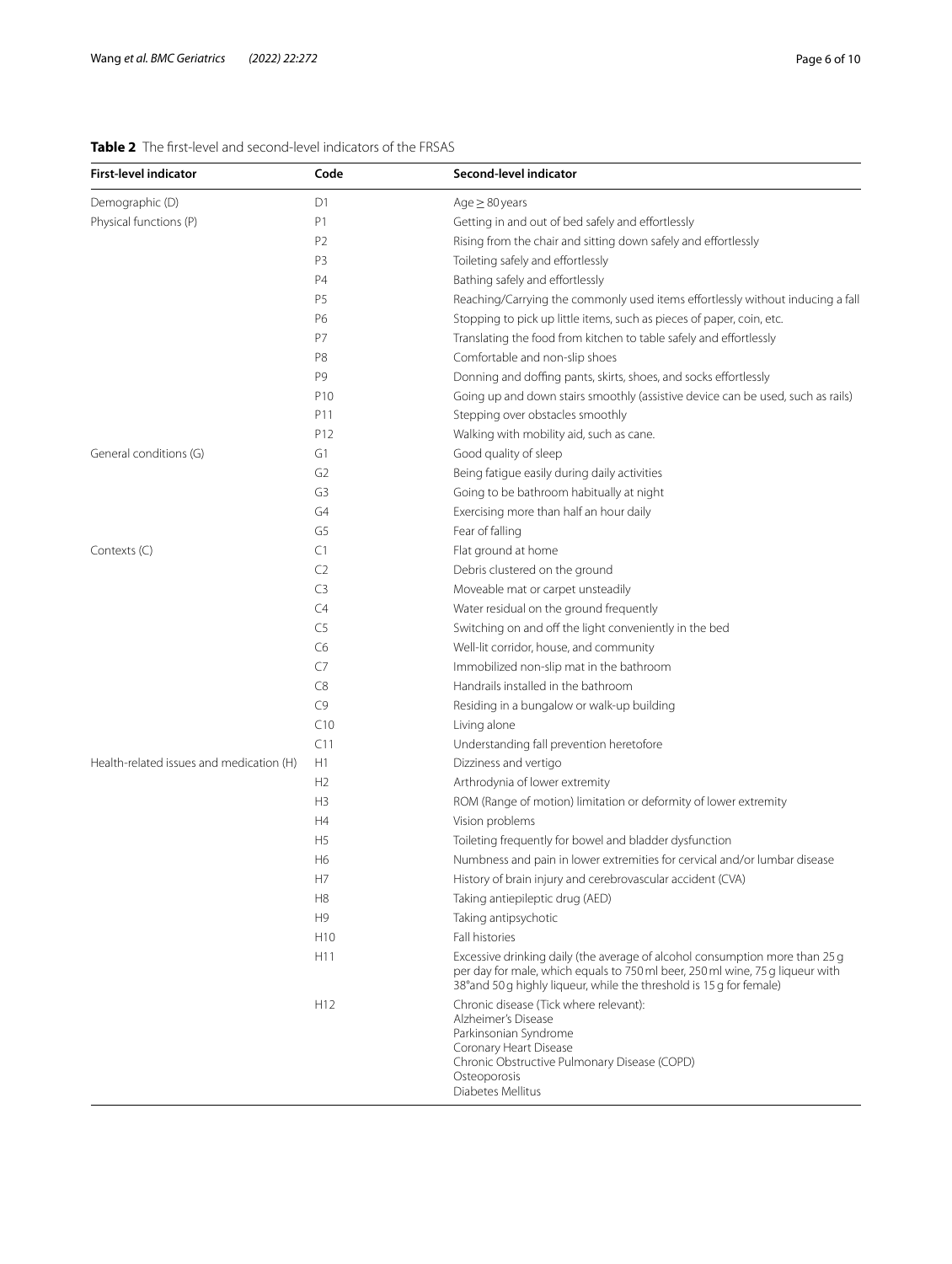<span id="page-6-0"></span>**Table 3** Demographics of participants ( $n = 222$ )

| Project                  | Category                   | Frequency (N)  | Percentage (%) |
|--------------------------|----------------------------|----------------|----------------|
| Sex                      | Male                       | 82             | 36.94          |
|                          | Female                     | 140            | 63.06          |
| Age (years)              | $65 - 74$                  | 130            | 58.56          |
|                          | $75 - 84$                  | 62             | 27.93          |
|                          | $\geq 85$                  | 30             | 13.51          |
| BMI ( $kg/m2$ )          | < 18.5                     | 8              | 3.60           |
|                          | $18.5 - 23.9$              | 97             | 43.69          |
|                          | $24.0 - 27.9$              | 83             | 37.39          |
|                          | $\geq$ 28                  | 34             | 15.32          |
| Marital status           | Unmarried                  | $\overline{2}$ | 0.90           |
|                          | Married                    | 180            | 81.08          |
|                          | Divorced                   | $\mathfrak{D}$ | 0.90           |
|                          | Widowed                    | 38             | 17.12          |
| Educational level        | Primary school or<br>below | 23             | 10.36          |
|                          | Secondary school           | 58             | 26.13          |
|                          | High school                | 55             | 24.77          |
|                          | Junior college             | 41             | 18.47          |
|                          | Undergraduate              | 41             | 18.47          |
|                          | Master or above            | 4              | 1.80           |
| Living condition         | Alone                      | 28             | 12.61          |
|                          | With family<br>members     | 194            | 87.39          |
| Residential type         | Bungalow                   | 8              | 3.60           |
|                          | Walk-up building           | 119            | 53.60          |
|                          | Building with<br>elevator  | 95             | 42.79          |
| Fear of falling          | Yes                        | 159            | 71.62          |
|                          | No.                        | 63             | 28.38          |
| History of falls         | Yes                        | 73             | 32.88          |
| in the past<br>12 months | <b>No</b>                  | 149            | 67.12          |

There was no difference in the C-dimensional scores between the faller and non-faller groups  $(t = 1.809,$  $P = 0.073$ ). Our results showed a significant difference in D-dimensional scores between the two groups by Wilcoxon rank-sum test  $(Z = 2.248, P < 0.05)$ .

# **Discussion**

The development of the FRSAS including five dimensions (i.e., the demographic, physical functions, general conditions, contexts, health-related issues and medications) is

<span id="page-6-1"></span>**Table 4** Results of analyses of test–retest reliability

tailored to the Chinese geriatric-characteristic culture, which is refected in the specifc operational defnition of each item. The FRSAS, characterized by its simplicity, understandability, fast-screening and administrator-free, can evaluate the intrinsic and extrinsic risk factors of falls comprehensively. Furthermore, our fndings indicated that the FRSAS had relatively good levels of reliability and validity, signifying that this tool could be utilized to assess fall risk in the community-dwelling Chinese older population.

The results showed that the internal consistency of the FRSAS was acceptable (Cronbach's  $\alpha$  = 0.757). If eight items (Cronbach's α became higher than the previous one when deleting the item) were removed, Cronbach's α increased to 0.800. Neither a low Cronbach's α nor a very high Cronbach's α indicates an acceptable correlation between the items in the scale  $[40]$ . The former makes the items unjustified. The latter manifests the redundancy of one or more items. Compared with the selfrated Fall Risk Questionnaire (Cronbach'α =0.670) and the Chinese Home-FAST self-reported screening tool (Cronbach' $\alpha$  =0.940) with regard to the internal consistency  $[19, 20]$  $[19, 20]$  $[19, 20]$ , the Cronbach' $\alpha$  of the scale obtained in this study was good, indicating that each item of the scale has a good homology.

The Intraclass Correlation Coefficient ICC  $(2,1)$  of FRSAS was 0.967 (95%CI: 0.943~0.981), indicating its excellent reproducibility. It is noteworthy that the ICC (2, 1) is very sensitive and directly impacted by the intraand inter-subject variability  $[41]$  $[41]$ . The FRSAS scores also showed good agreement based on the SEM value and Bland-Altman plot for both tests in the one-week interval. Ng et al. reported that the ICC of the Falls Risk for Older People in the community screening tool was only 0.70 [\[23\]](#page-9-15). Likewise, Lai et al. found that ICC of the Chinese Home-FAST self-reported screening tool was 0.88 [[20\]](#page-9-5). Both suggested that the FRSAS had good reproducibility.

According to the exploratory factor analysis, the whole scale was divided into 14 factors. The criterion used in this study to determine how many factors to retain is the Kaiser criterion, which proposed that an eigenvalue greater than 1.0 is a good lower bound for expecting a factor to be meaningful [\[38](#page-9-27)]. Controversially, the consensus was reached in the literature that the Kaiser criterion probably gets less accurate as more items are analyzed

**Test 1 Test 2** *N*=**222 Mean SD Range Mean SD Range ICC (2,1) 95%CI SEM** FRSAS 13.54 5.02 6~26 13.12 5.12 5~25 0.967 0.943~0.981 0.186

*FRSAS* Fall Risk Self-Assessment Scale, *SD* Standard Deviation, *ICC (2,1)* Intra-Class Correlation, *SEM* Standard Error of Measurement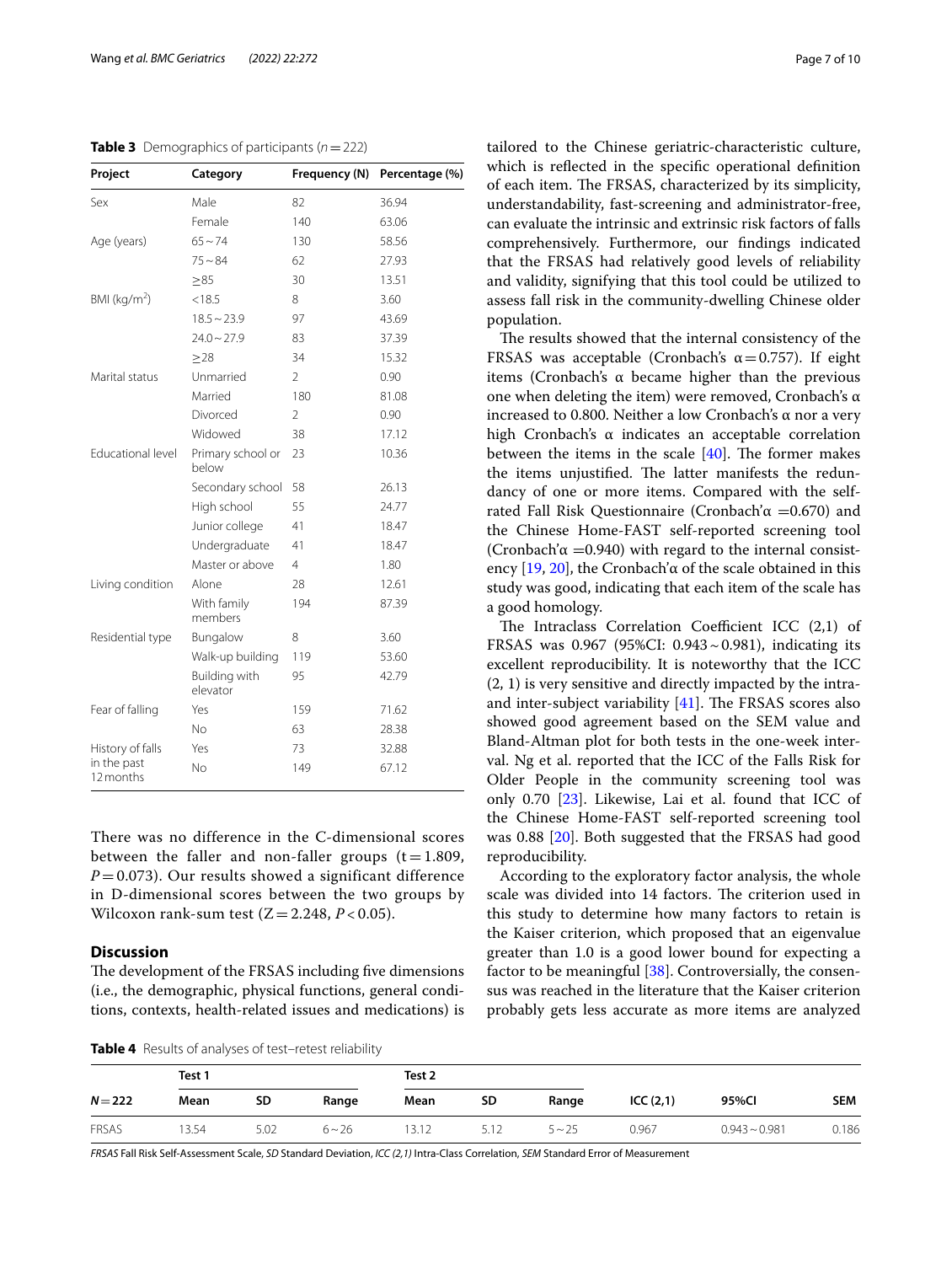

<span id="page-7-0"></span>[[42\]](#page-9-31). Based on this, researchers suggested that the Kaiser criterion can be employed in conjunction with examination of the scree plot for deciding the number of factors to extract in an exploratory factor analysis [\[43](#page-9-32)]. However, Ruscio & Roche pointed out that both the Kaiser criterion and scree plots have been shown to overestimate the number of dimensions in data. In the future study, it is recommended that taking advantage of parallel analysis (PA) supplemented by comparison data (CD) can help researchers model their data more precisely and ultimately to develop more reliable and valid assessment instruments [[44\]](#page-9-33).

In term of the discriminant validity, the FRSAS scores in the faller group were signifcantly higher than the non-faller group, verifying our predefned hypotheses that FRSAS would show greater scores among older individuals who have fallen in the previous 1 year than among those who have not. Likewise, the inherent dimensions also yielded the same result except for C-dimension (i.e., contexts). Non-signifcantly statistical diferences for the C-dimension might be explained from following aspects. First of all, the samples included in this study were the community-dwelling older population in Beijing, whose living environment had common problems such as old floors and narrow space, resulting in the consequence that the distinction between falling and the non-falling older population was not high. If older adults in other areas (e.g., western, eastern, southern, or central regions of China) were included, the scores of contextual dimensions might show statistical diferences due to the change in a living environment. Secondly, since older adults were gathered in the specifc place for fall risk assessment, the identifcation of home hazards in the scale mainly depended on retrospective information rather than observation in real-life environments and contexts, which caused the insignifcant diference of contextual dimension in the older population with or without falling. Finally, home hazards could not be efficaciously refected using the 11 items in the scale. Some tools that existed for home hazards evaluation had proven to be valid. The Chinese HOME FAST self-reported screening tool provided satisfactory discriminatory ability concerning unplanned fall incidents [\[20](#page-9-5)]. However, the items in this self-reported screening tool are not as simple as the one we developed, which causes that more time is required for older adults to consolidate their identifcation of home hazards. Overall, we can use it as reference to enhance the diferentiation of the contextual dimension of this scale in the group with or without falls.

The strength of this study is that it is the first study to develop a FRSAS accommodated to Chinese

<span id="page-7-1"></span>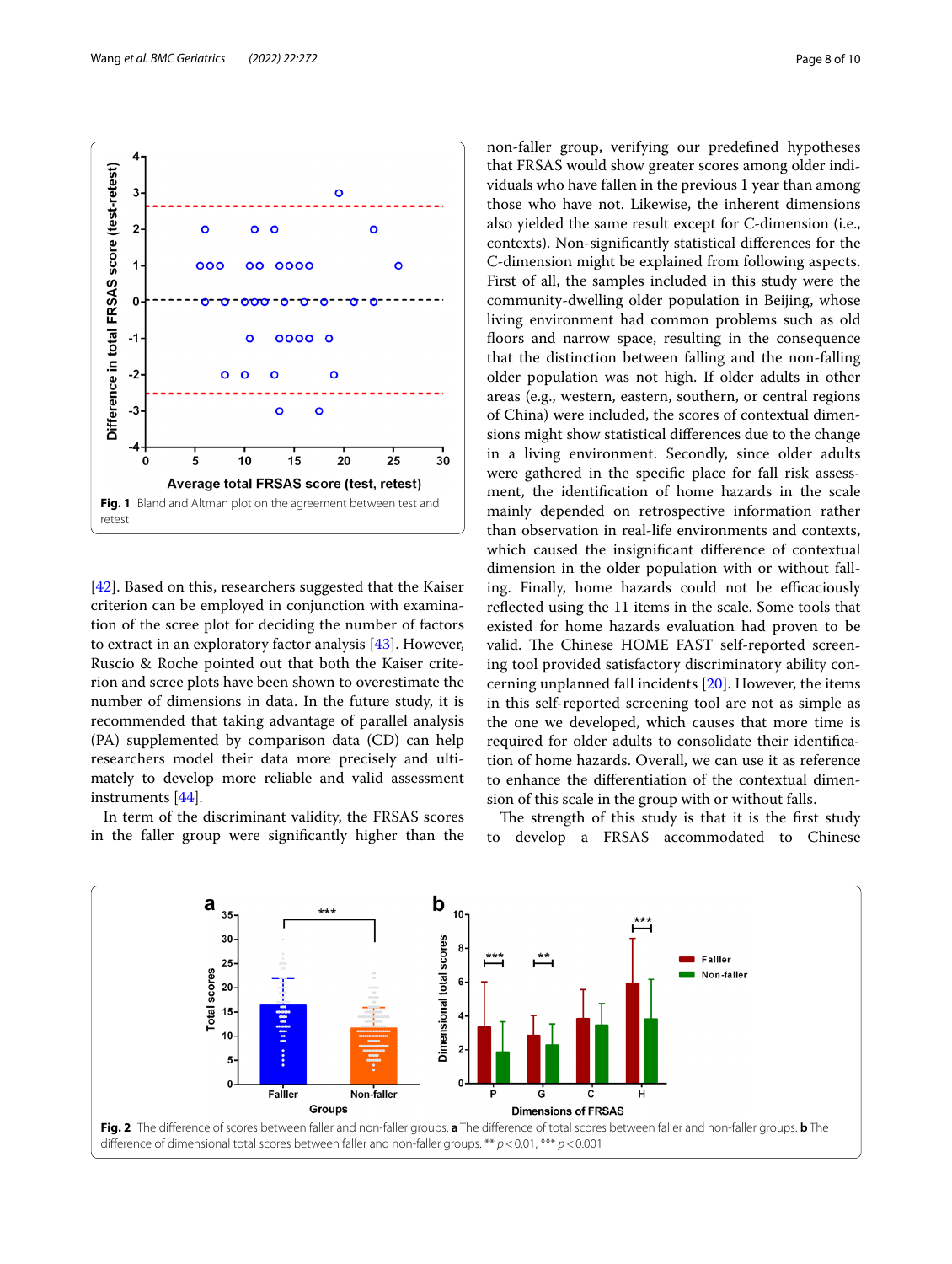geriatric-characteristic culture and evaluate its reliability and validity among community-dwelling older people. FRSAS once developed successfully, can assist the clinicians or general healthcare providers for fall prevention among older people living in a community setting. However, it must be taken into account that some limitations were not avoided in this study. First of all, some inclusion and exclusion criteria were dependent on the self-reported information of participants, such as no communication barrier, moderate to severe cognitive impairment or mental disorders. Secondly, all the participants were recruited from three communities in Beijing by the convenience sampling strategy, causing that the sample could not be completely representative of the whole population and the results in the pilot study could not be generalized to the whole population. Thirdly, since this was a cross-sectional study, falling information was taken retrospectively, which caused the information bias to some extent. Furthermore, the assessment of falls and fear of falling were self-reported by participants. Lastly, the criterion validity and the responsiveness of FRSAS was not detected.

## **Conclusions**

To sum up, the FRSAS including 41 items demonstrated relatively good feasibility as well as satisfactory results in the internal consistency, test-retest reliability, and discriminant validity. However, some concerns had arisen regarding the construct validity in the pilot study. Adaptation of the FRSAS is the next stage of our future work, followed by testing in diferent types of population using larger sample sizes as well as providing a more convenient and fast-screening tool for Chinese communitydwelling older people.

## **Abbreviations**

FRSAS: The Fall Risk Self-Assessment Scale; D: Demographic Characteristics; P: Physical Functions; G: General Conditions; C: Contexts; H: Health-related Issues and Medication; Sen: Sensibility; Spe: Specifcity; AUC: Area Under Curve; BBS: Berg Balance Scale; TUG: Time "Up & Go" test; ABC-C: Chinese version of the Activities-specifc Balance Confdence Scale; HOME FAST: The Home Falls and Accidents Screening Tool; SD: Standard Deviation; ICC: Intra-Class Correlation; SEM: Standard Error of Measurement; 95% LoA: 95% Limits of Agreement; EFA: Exploratory Factor Analysis; KMO: Kaiser-Meyer-Olkin.

## **Supplementary Information**

The online version contains supplementary material available at [https://doi.](https://doi.org/10.1186/s12877-022-02962-3) [org/10.1186/s12877-022-02962-3](https://doi.org/10.1186/s12877-022-02962-3).

<span id="page-8-9"></span>**Additional fle 1.** The process of literature review.

## **Acknowledgements**

The authors thank the panel members who participated in the modifed Delphi process and the staffs who assisted in data collection in three communities, Haidian district, Beijing.

#### **Authors' contributions**

MWZ, YYY, LG and ZZW conceived and designed the study. MWZ supervised the project and revised the manuscript. YTR, XMD and ZZW contributed to the data collection. YTR, XMD, LG and ZZW analyzed and interpreted the collected data. ZZW was a major contributor in drafting the manuscript. LG, YYY and MWZ critically revised the manuscript. All authors read and approved the fnal manuscript.

## **Funding**

This study has been funded by National Key R&D Program of China (Grant No. 2018YFC2001400). The funders played no role in study design or conduct.

#### **Availability of data and materials**

The datasets used and/or analyzed during the study are available from the corresponding author or frst author on reasonable request.

## **Declarations**

#### **Ethics approval and consent to participate**

This study was performed in accordance with the principles of the Declaration of Helsinki and was approved by the Peking University Third Hospital Medical Science Research Ethics Committee (Ref: M2020392). Written informed consents were obtained from all participants in the beginning of the study.

#### **Consent for publication**

Not applicable.

## **Competing interests**

No potential confict of interest was reported by the authors.

#### **Author details**

<sup>1</sup> Department of Rehabilitation Medicine, Peking University Third Hospital, 49 North Garden Road, Beijing 100191, China. <sup>2</sup> Jimenli Community Health Service Center, North Third Ring West Road, Haidian District, Beijing 100088, China.

Received: 9 June 2021 Accepted: 21 March 2022 Published online: 01 April 2022

#### **References**

- <span id="page-8-0"></span>1. DeGrauw X, Annest JL, Stevens JA, Xu L, Coronado V. Unintentional injuries treated in hospital emergency departments among persons aged 65 years and older, United States, 2006–2011. J Saf Res. 2016;56:105–9.
- <span id="page-8-1"></span>2. Heinrich S, Rapp K, Rissmann U, Becker C, König HH. Cost of falls in old age: a systematic review. Osteoporosis Int. 2010;21(6):891–902.
- <span id="page-8-2"></span>Kwan MM, Close JC, Wong AK, Lord SR. Falls incidence, risk factors, and consequences in Chinese older people: a systematic review. J Am Geriatr Soc. 2011;59(3):536–43.
- <span id="page-8-3"></span>4. World Health Organization. WHO global report on falls prevention in older age. 2016. [https://www.who.int/ageing/publications/Falls\\_preve](https://www.who.int/ageing/publications/Falls_prevention7March.pdf) [ntion7March.pdf](https://www.who.int/ageing/publications/Falls_prevention7March.pdf). Accessed 12 Jan 2021.
- <span id="page-8-4"></span>5. Hopewell S, Adedire O, Copsey BJ, Boniface GJ, Sherrington C, Clemson L, et al. Multifactorial and multiple component interventions for preventing falls in older people living in the community. Cochrane Database Syst Rev. 2018;7:CD012221.
- 6. Peel NM, Kassulke DJ, McClure RJ. Population based study of hospitalised fall related injuries in older people. Inj Prev. 2002;8(4):280–3.
- <span id="page-8-5"></span>7. O'Malley N, Clifford AM, Comber L, Coote S. Fall definitions, faller classifications and outcomes used in falls research among people with multiple sclerosis: a systematic review. Disabil Rehabil. 2020;44(6):856–64.
- <span id="page-8-6"></span>8. Gazibara T, Kurtagic I, Kisic-Tepavcevic D, Nurkovic S, Kovacevic N, Gazibara T, et al. Falls, risk factors and fear of falling among persons older than 65 years of age. Psychogeriatrics. 2017;17(4):215–23.
- <span id="page-8-7"></span>9. Peng K, Tian M, Andersen M, Zhang J, Liu Y, Wang Q, et al. Incidence, risk factors and economic burden of fall-related injuries in older Chinese people: a systematic review. Inj Prev. 2019;25(1):4–12.
- <span id="page-8-8"></span>10. Tinetti ME, Speechley M, Ginter SF. Risk factors for falls among elderly persons living in the community. N Engl J Med. 1988;319:1701–7.